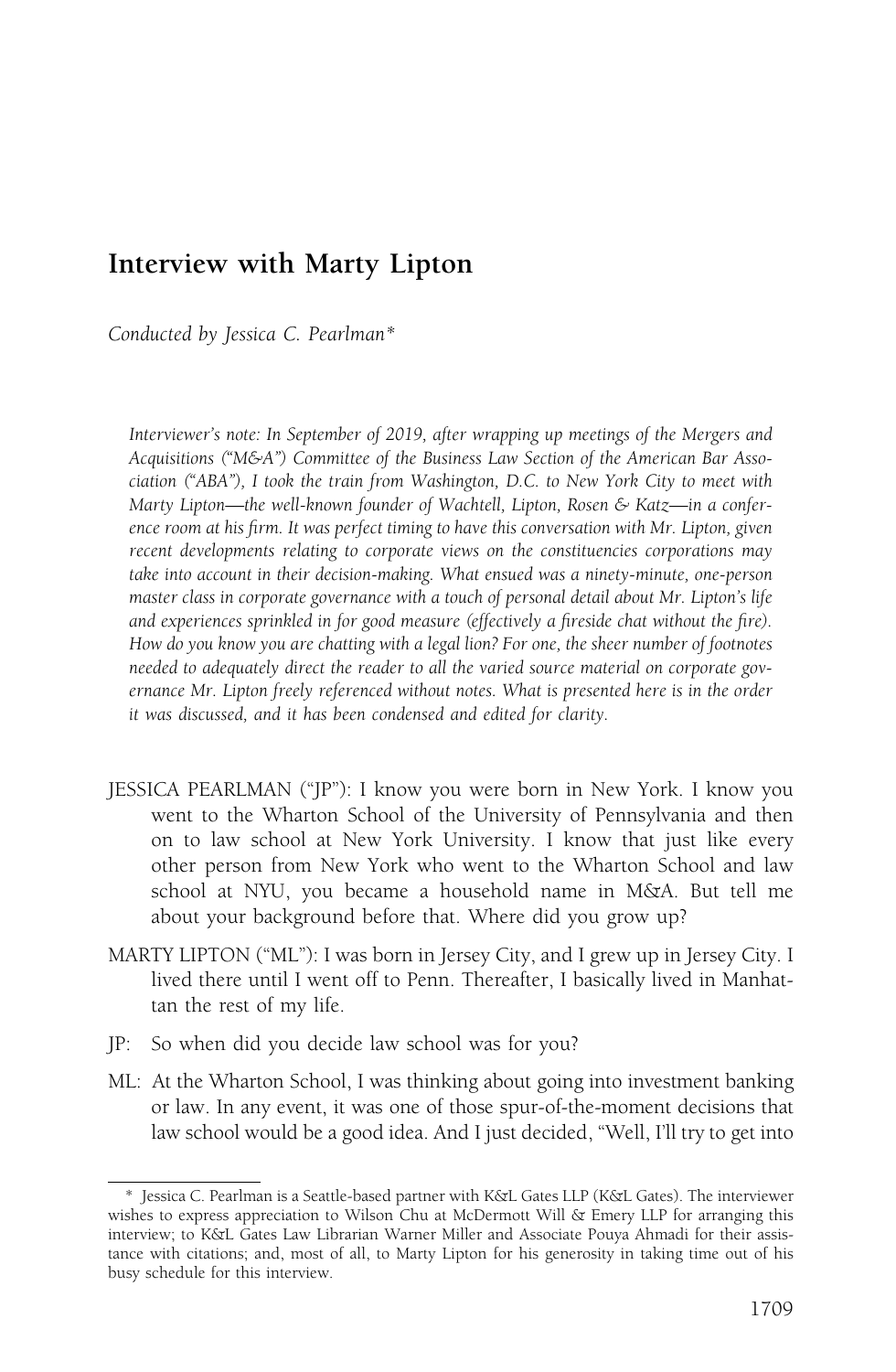law school." It was late. It was after graduation that I decided that. And I applied to NYU and got in.

- JP: Did you apply anywhere else?
- ML: No, I applied to NYU and I got in. I didn't think I could possibly get into Columbia because it was far too late, but someone told me that it was possible to get into NYU if you had a decent average. And I had taken the LSAT, and I had a pretty good LSAT score, so I got in. And I got interested in corporate law at NYU. The dean at that time at NYU was Russell Niles. He was a very interesting man and a major factor in my life. He was what I would call a "talent hunter." He thought that the NYU law school should have some homegrown talent, and I had ended up being the editor-inchief of the law review, and he wanted me to teach.
- JP: So you did OK in law school is what you're telling me?
- ML: Yes. And he wanted me to teach and got me interested in it. He arranged for me to have a teaching fellowship and study with Adolf Berle at Columbia. So off I went to Columbia to get a JSD degree. Berle wanted me to write a thesis on the changes that would have to take place in corporation law as institutional investors began to acquire large amounts of shares of public companies—
- JP: So around what year was this?
- ML: 1955.
- JP: So you've been thinking about the role institutional investors play in corporate governance since 1955?
- ML: Yes, since '55. In any event, I wasn't smart enough to figure out what changes would need to take place. I never did complete a thesis. I keep teasing my friends at Columbia that I'm going to package up all the law review articles I've written since and send it up in exchange for the degree.
- JP: I think just your email bulletins alone—you can send those in.
- ML: I then clerked for a federal judge, and Niles kept in touch with me and kind of hung a string on me. And he said, "You really ought to spend a year or two with a corporate law firm before coming back to teach."
- JP: Was this an unusual path at the time, or were pathways like this more common? Now there's such a regimented path: summer associate; go to the firm; clerkship for a year first, perhaps.
- ML: First of all, there were very few summer associates in those days. Some of the major firms had them, but it wasn't pervasive by any means, and my experience was somewhat unique because here, somebody spotted me for teaching and wanted me to do that. So I joined a firm, Seligson Morris & Neuberger, and two or three months after I started, I was at a reception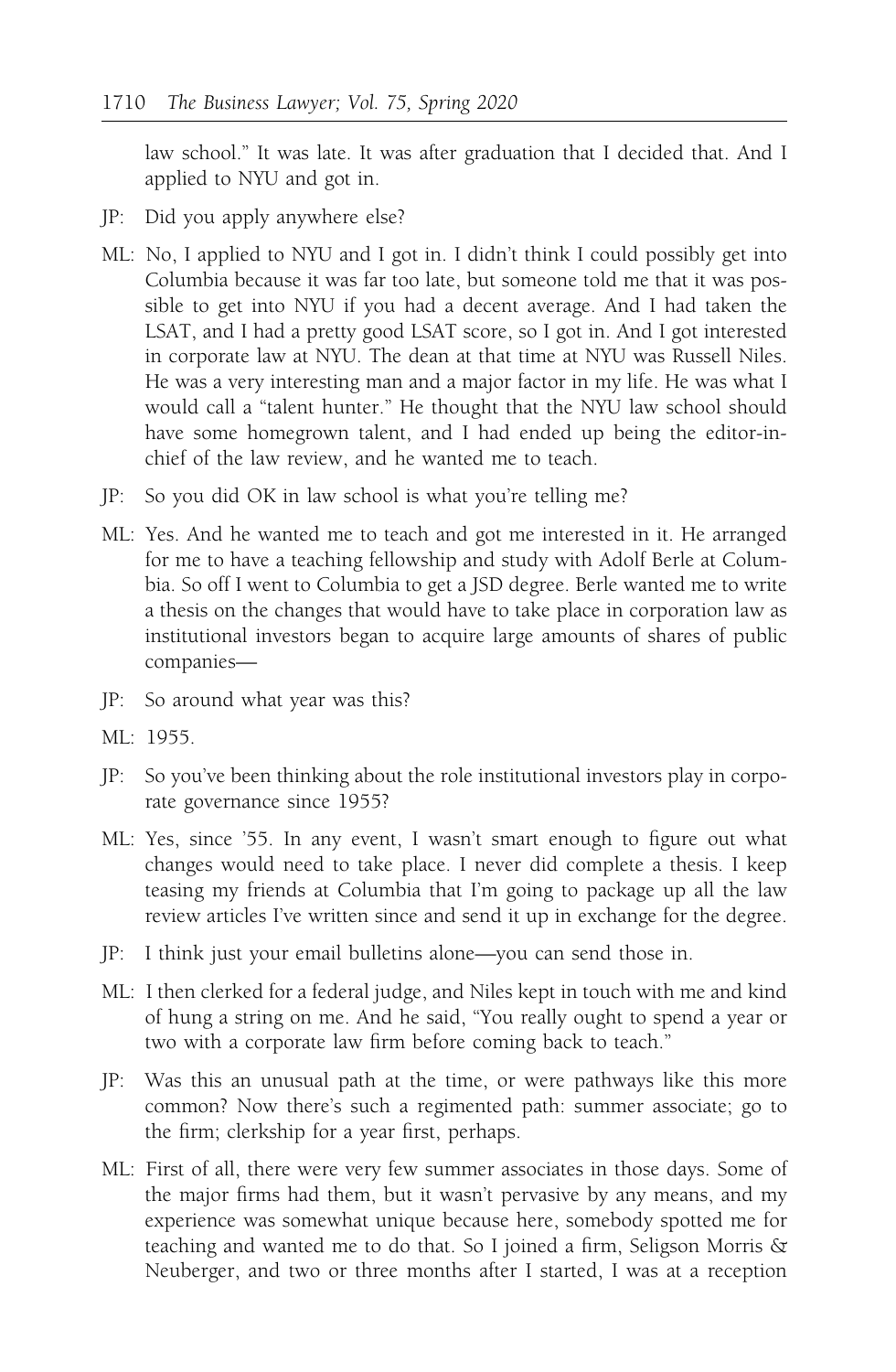at the law school, and Niles asked me what I was doing. I said, "Well, I'm working on a registration statement for an oil company." And a couple of days later he called me and said that the then professor who was teaching Securities Regulation had died, and I should take over his class two days hence. And then he said, "And don't worry, Marty—the following week I'll have someone who knows how."

- JP: [Laughter]
- ML: And so for the next twenty years, I taught Securities Regulation and occasionally Corporate Law on an adjunct basis. I did an M&A seminar at one point, but it was basically securities regulation and some corporate law. And I finally had to give it up in '79. Takeover activity had blossomed in the '70s, and I was always on the road then. I always had to have a partner standing by to fill in for me. So I gave it up.
- JP: But your assistant told me you're teaching this afternoon.
- ML: Well, that is a long story. I ended up becoming chairman of the law school board and then chairman of the university. So during that entire period some twenty-seven years—I didn't teach. But as soon as I retired as chair of the university board, I decided I'd go back to teaching, and I'm teaching a corporate governance seminar with Ed Rock, who heads the NYU Institute for Corporate Governance and Finance.
- JP: This is a fascinating time to be teaching this particular topic.
- ML: It is fascinating. It's amazing what's happened over the years. You know, when I think back to Berle, in 1932, in addition to having written The Modern Corporation and Private Property,<sup>1</sup> he had written a law review article to the same effect<sup>2</sup>—that shareholders should exercise control over the professional corporate management that had started to come in at the beginning of the century with the major companies that had been family owned going public. And he had a law review dispute—one of these back-and-forth articles with Merrick Dodd, who taught corporation law at Harvard.<sup>3</sup> And Dodd thought that the purpose of a corporation was to serve not just shareholders but all of its stakeholders. And so there was this difference of view starting in 1932. And that continued.

<sup>1.</sup> ADOLF A. BERLE, JR.&GARDINER MEANS, THE MODERN CORPORATION AND PRIVATE PROPERTY (1932). 2. Adolf A. Berle, Jr., For Whom Corporate Managers Are Trustees: A Note, 45 HARV. L. REV. 1365

<sup>(1932).</sup>

<sup>3.</sup> See, e.g., ADOLF A. BERLE, JR., THE 20TH CENTURY CAPITALIST REVOLUTION 169 (1st ed. 1954); Adolf A. Berle, Jr., Corporate Powers as Powers in Trust, 44 HARV. L. REV. 1049 (1931); Merrick E. Dodd, For Whom Are Corporate Managers Trustees?, 45 HARV. L. REV. 1145 (1932); see generally THE CORPORATION IN MODERN SOCIETY (Edward S. Mason ed., Harv. Univ. Press 1959). According to a 1997 law review article, "[t]he Berle-Dodd debate spanned over twenty years." See Kellye Y. Testy, Old Questions, New Contexts: Corporate Law in Emerging Nations, 17 N.Y.L. SCH. J. INT'L & COMP. L. 503, 503 n.2 (1997).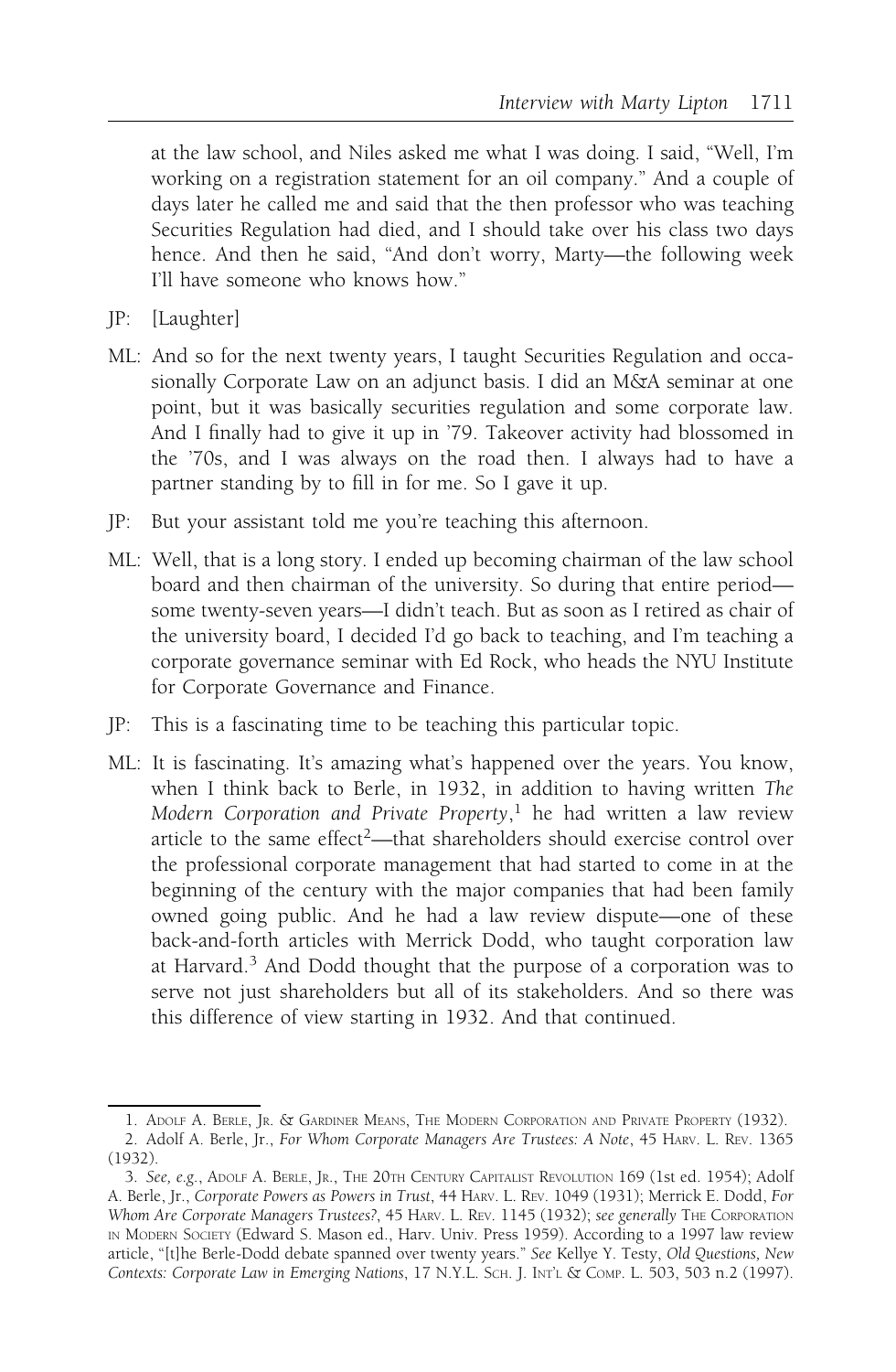- JP: The stakeholder role—was that looked at as largely being the workforce at that time? What was viewed as other stakeholders? It certainly wasn't the environment.
- ML: It was not so much the environment but employees, customers, suppliers, and the community. There was a lot of focus on corporations supporting the community. There were fewer giant corporations at that time, but almost every major city in the country had two or three significant corporations, and the communities were dependent on those corporations for supporting philanthropic activities and so on. But clearly the concept of community was more than just the town. It was if there are interests that are affected by a corporation, other than shareholders, other than employees, and so on. The idea was not shareholder primacy but rather that all stakeholders should be considered by the board of directors.
- JP: Not only the shareholders.
- ML: Not only the shareholders.
- JP: And that debate, of course, continues.
- ML: It's going on right now as we speak, but it hasn't been a constant discussion. The Great Depression kind of overwhelmed everything, and any discussion of corporate governance or such was subsumed. Berle went off to Washington as one of the brain trusters for FDR. And much of what might have been considered areas for stakeholder governance became part of the New Deal legislation affecting employees, affecting the quality of goods being sold, and so on. There was not a great interest until after the Second World War, when—starting in 1946—business boomed, and from '46 into the '60s, conglomerates were being formed, and new businesses were being formed, and so on.
- JP: Post-war prosperity.
- ML: Post-war prosperity. And unions had become powerful and represented the employees, so the pressure for employees as stakeholders really became a question of union representation of the employees. The New Deal legislation had created the Fair Labor Standards Act and various other acts that protected employees, so that it ended up with no real focus from a corporate standpoint. That's where I was in 1955. There was really no new material in the law reviews—it was 1932 and then nothing. Major events had overwritten everything else.
- JP: Was it a sense that with strong labor unions that employee stakeholders were well represented, and so changes to the corporate governance model to protect the workers weren't needed?
- ML: I don't know if that was the thinking or not, but maybe. Certainly that is a reasonable explanation. What I ended up focusing on in trying to do a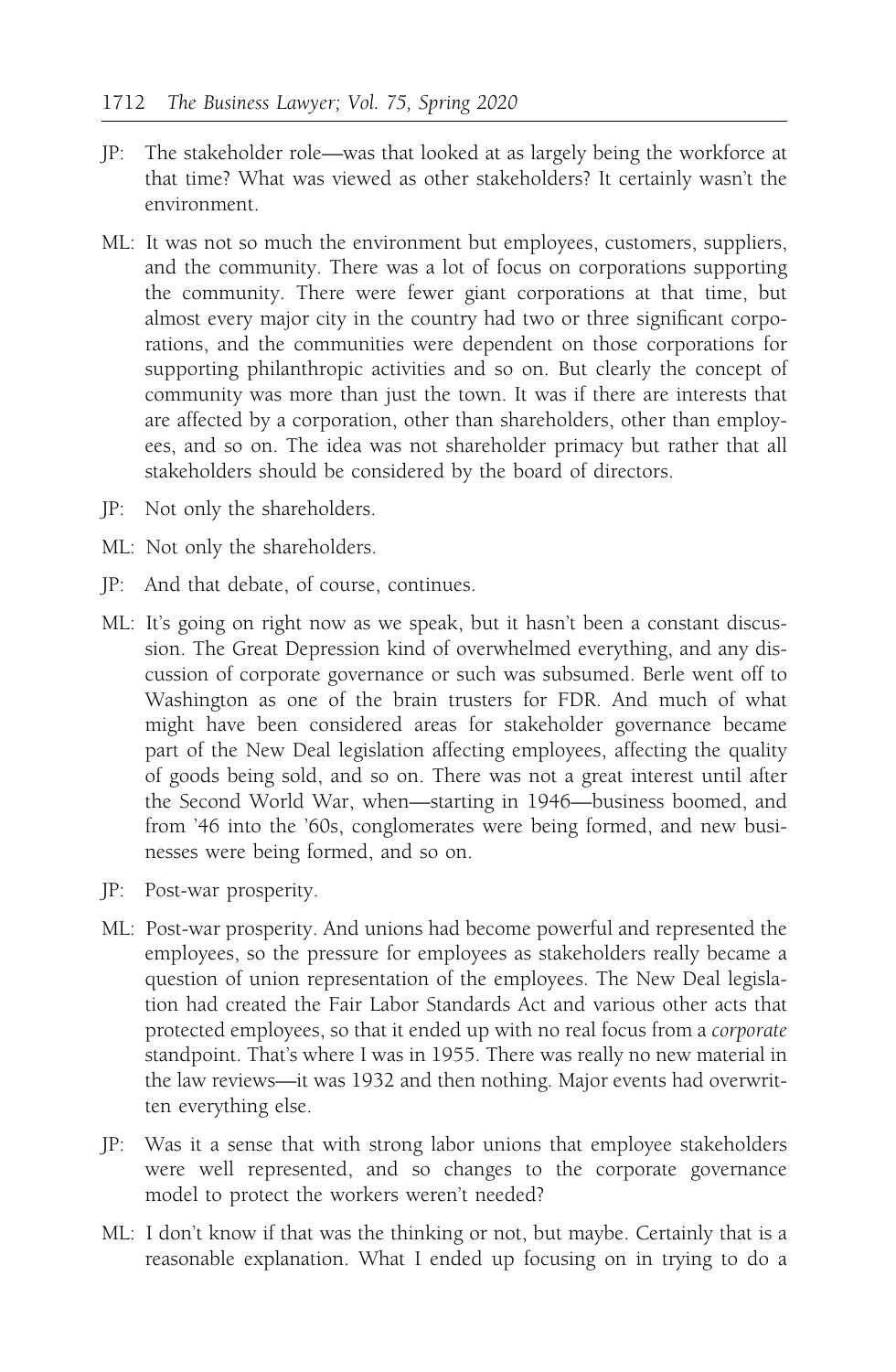thesis was that maybe these institutional investors could be considered control persons if they had enough stock or in some way acted together, and that's how you could impose fiduciary duties on them in their relationship to the corporation. And I wrote a couple of memos to that effect. In 1957 or '8, Berle wrote an article along that line; $<sup>4</sup>$  nothing definitive but</sup> posing the possibility of that as a means of dealing with this new quasicontrol factor of institutional investors. This brings us to 1962 and Milton Friedman, who sort of was the key person in the Chicago School of Economics, which was at The University of Chicago but also included some people from MIT and Harvard thinking along the same line. In '62, in a treatise he wrote,<sup>5</sup> he argued that in order to have a successful economy, the purpose of a corporation was to maximize returns for shareholders. And the gang in the Chicago School were coming up with things like the efficient market theory and picking up on Berle's 1932 shareholder control of the corporation, the agency cost theory that Michael Jensen pushed in the '70s,<sup>6</sup> and so on. So in 1970, Friedman published an op-ed in The New York Times Magazine,<sup>7</sup> arguing for shareholder primacy, and that the purpose of the corporation is to maximize the return to the shareholders.

And that caught hold in both the business schools and in the law schools, and it literally became the doctrinal policy that was recognized as what is necessary for a successful economy. Joe Stiglitz and one or two other economists not of the Chicago School were debating that, but far and away, this had taken hold.

By 1979, I was—if not 100 percent, 99.9 percent involved in defending against hostile takeovers. And I had been giving opinions that the board of directors had within its business judgment the ability to reject a hostile tender offer, and that they were not bound to accept any offer. But there was no precedent for that. There was no statute that said that. The best you could argue by analogy from Delaware law, for example, was that in order for the shareholders to consider a merger, the board of directors had to recommend it for shareholder vote. So obviously, if the board of directors had to recommend a merger, why would you cut the board of directors out of deciding on a takeover by tender offer?

- JP: So by extrapolation?
- ML: Yes. In any event, I thought it would be a good idea to write a law review article that said that, so that one, it would focus attention on it, and two, it would make me feel more comfortable in giving opinions. So I wrote

<sup>4.</sup> Adolf A. Berle, Jr., Control in Corporate Law, 58 COLUM. L. REV. 1212 (1958).

<sup>5.</sup> MILTON FRIEDMAN, CAPITALISM AND FREEDOM (1962).

<sup>6.</sup> Michael C. Jensen & William H. Meckling, Theory of the Firm: Managerial Behavior, Agency Costs and Ownership Structure, 3 J. FIN. ECON. 305 (1976).

<sup>7.</sup> Milton Friedman, The Social Responsibility of Business Is to Increase Its Profits, N.Y. TIMES MAG., Sept. 13, 1970.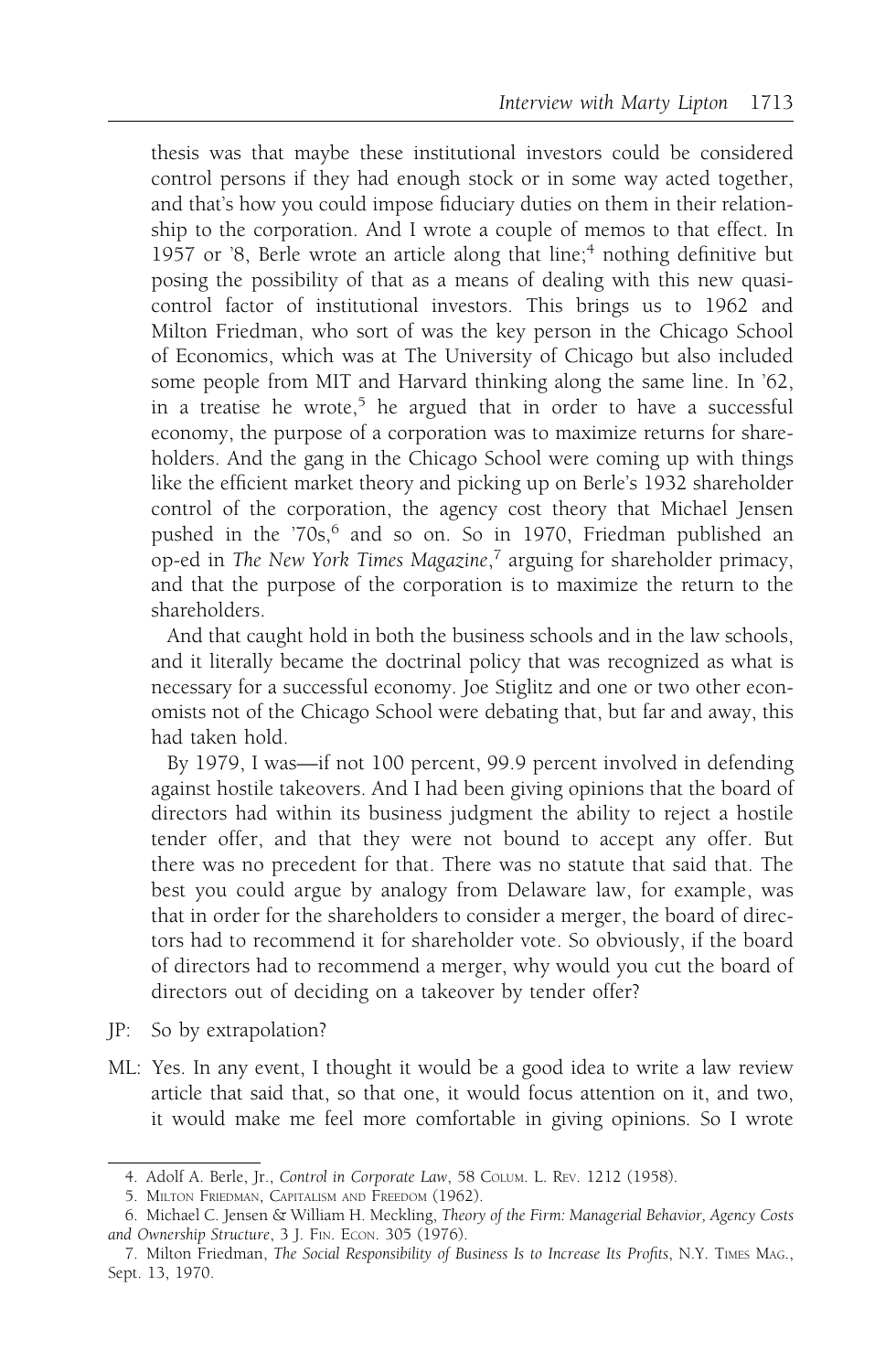Takeover Bids in the Target's Boardroom, which appeared in The Business Lawyer in '79.8 And that immediately brought down the wrath of the Chicago School on me, all arguing that everybody knows that the sole purpose is to benefit the shareholders. Frank Easterbrook and Dan Fischel—two lawyers but also both economists—started to write articles attacking my article.<sup>9</sup>

- JP: Did you anticipate that when you wrote the law review article?
- ML: No—no. I didn't really anticipate it. Pretty soon, I found myself spending more time exchanging articles than practicing.
- JP: [Laughter]
- ML: So the sides were taken, and during all of this period, the activity continued. There were no definitive decisions. We (my colleagues and I) were involved in trying to fashion what we called "shark repellants" and amend charters to try and make takeovers more difficult.
- JP: One of the questions I have for you is, "How did the poison pill come about?"
- ML: The poison pill came in '82, and at the same time, we were fiddling with anti-takeover statutes for states to enact and constituency statutes modeled after the takeover bids article<sup>10</sup> so that states would enact statutes, and some thirty-three states ultimately did, essentially enacting into law what the article said: that in dealing with a takeover, the board of directors had it within its business judgment to consider the long term, not just the short term, and the stakeholders—employees, customers, suppliers, and the community. Takeover activity continued to grow. Junk bonds came into play, and we weren't as successful as we had been in getting injunctions—TROs—against hostile takeovers.

And one day, I was reading an indenture for a convertible debenture issue with a non-destruction provision to protect the option value of the conversion feature. And so I said to myself, "Why couldn't I issue warrants with a provision to adjust the exercise price in the event of a merger not at the market equivalent, which merely preserves the option value, but at a very big bargain price, so that anyone who acquires the company by a 51 percent cash bid and merges out the 49 percent for junk bonds would suffer a huge dilution to their common stock by consummating the merger?" And so first, I wrote an internal memo for everybody here to look at and shoot at. And I became satisfied, and basically everybody became satisfied, that we were on to something.

<sup>8.</sup> Martin Lipton, Takeover Bids in the Target's Boardroom, 35 Bus. Law. 101 (1979).

<sup>9.</sup> See, e.g., Frank H. Easterbrook & Daniel R. Fischel, The Proper Role of a Target's Management in Responding to a Tender Offer, 94 HARV. L. REV. 1161 (1981).

<sup>10.</sup> Lipton, supra note 8.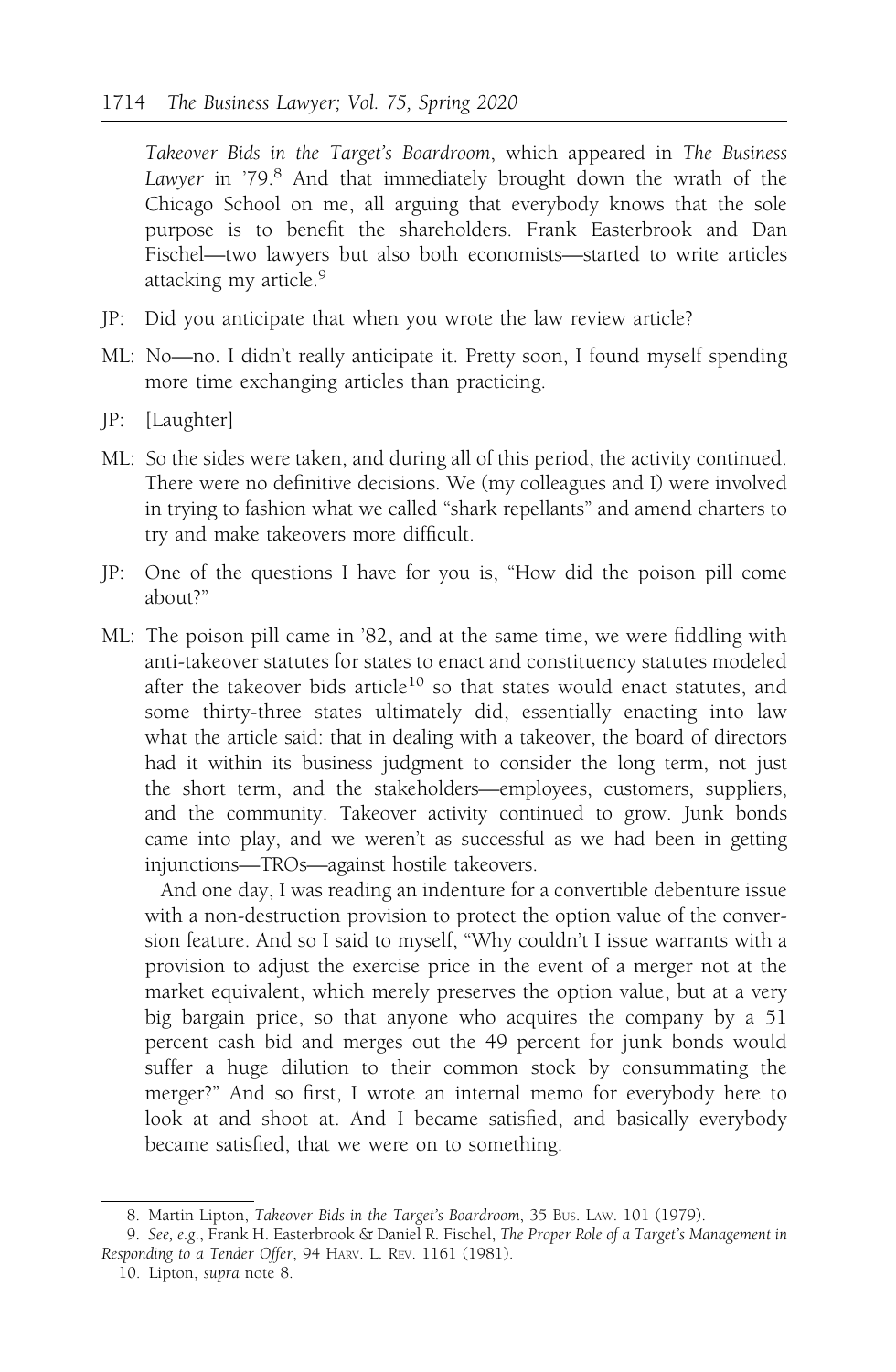- JP: Do you still have that internal memo?
- ML: Oh, yeah.
- JP: Part of the thesis papers that you will submit? [Laughter]
- ML: And so in September of 1982, I sent it out as a client memo that we're recommending this.

It's a little hard to imagine today how much focus there was on hostile takeovers and junk bonds in that period. Everybody was running around, and it was a period of greenmail and a great deal of activity. Every investment banker was out there trying to sell its services one way or another.

In any event, the general feeling in the legal community was, "Nonsense it's not legal." Then in December of '82, the Burlington Northern Railroad made a hostile bid for the El Paso Corporation, and we used a variation of the poison pill for El Paso. Burlington Northern ran to court to get a temporary restraining order, and they didn't get it—it was denied. Ultimately, the situation was resolved in a settlement, so there was no final legal decision. But there was a decision denying a temporary restraining order which, of course, is not precedent, but it stimulated interest. And so in six defenses during '83, we used it. And each time it was litigated, it never went to a final judicial decision, but there were no restraining orders or injunctions against it, and it started to get more and more credibility. Investment bankers started to recommend it and so on.

Then came '84 and one of those things you kind of never forget. I wasn't in the office. I was home, and a call came through: "My name is Donald Clark. I am the chairman of Household International Corporation. I understand you have something called a poison pill, and I think I need one." And that gave rise to Household v. Moran,<sup>11</sup> the Delaware decision sustaining the pill. And Donald Clark was one of those great clients. He sat through the trial. He came to the appeal in the Delaware Supreme Court. He never lost faith in it.

That, of course, was that period of the big four Delaware cases—Van Gorkum<sup>12</sup> and Unocal<sup>13</sup> and Household<sup>14</sup> and Revlon<sup>15</sup>—which set the framework for corporate governance ever since.

- JP: And are taught in every law school.
- ML: Yes. Those four cases are the pillars of the framework of corporate governance. And of course, Unocal cited the Takeover Bids article<sup>16</sup> for authority on stakeholders.

14. Moran, 500 A.2d 1346.

16. Lipton, supra note 8.

<sup>11.</sup> Moran v. Household Int'l, Inc., 500 A.2d 1346 (Del. 1985).

<sup>12.</sup> Smith v. Van Gorkum, 488 A.2d 858 (Del. 1985).

<sup>13.</sup> Unocal Corp. v. Mesa Petroleum Co., 493 A.2d 946 (Del. 1985).

<sup>15.</sup> Revlon, Inc. v. MacAndrews & Forbes Holdings, Inc., 506 A.2d 173 (Del. 1986).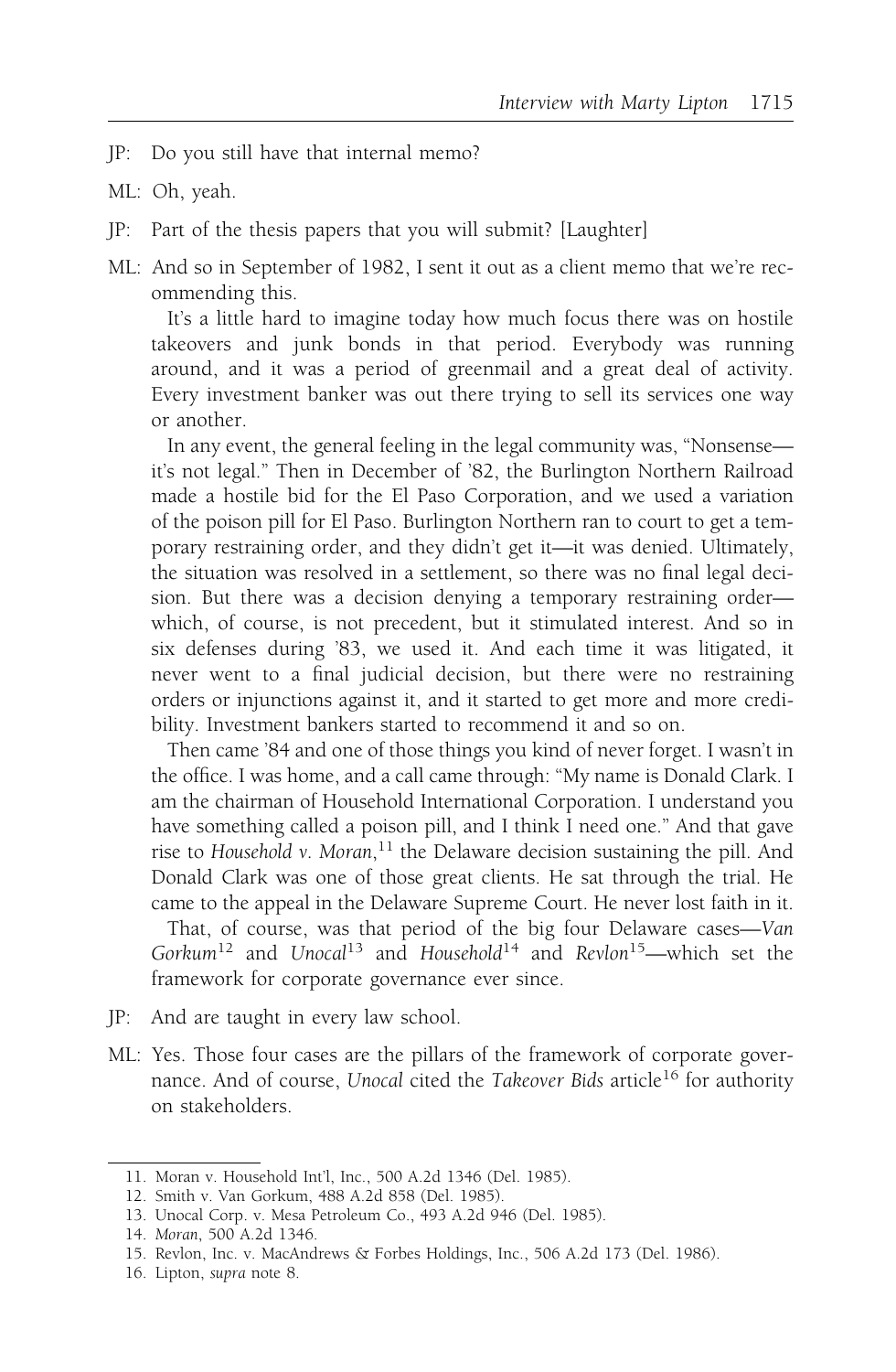- JP: When did the name "poison pill" get coined? Is that in your memo to clients?
- ML: No. The last thing in the world we wanted was for it to be called "poison pill." Remember, there's no decision that this is legal. The last thing you wanted was, "Judge, this poison pill—you know, it's legal, Judge. There's no poison in this." [Laughter] No, it was an investment banker at Kidder Peabody. The last use in '83 was for the Lenox China Company, which was the target of a hostile bid by Brown Foreman. And The Wall Street Journal called him and said, "Well, what do you call the securities you dividended out?" He said, "Oh, we call it a poison pill." The next day, The Wall Street Journal has this article—skull and crossbones, "poison pill."<sup>17</sup> We were not happy. And the opponents—actually, in the Household case it was Skadden Arps—they didn't hesitate at using the name "poison pill" as a legal argument.
- JP: Holding that against you?
- ML: Yes, so that's how that evolved. And also '85 is when ISS<sup>18</sup> was formed by Neil Minnow and Bob Monks. And the Council of Institutional Investors was formed by Jay Goldin, who was the comptroller of New York City, and Jesse Unruh, who was the treasurer of California. So you had these two organizations basically representing institutional investors.
- JP: Taking a shareholder primacy approach.
- ML: Yes, exactly. And undertaking a legal campaign against poison pills and staggered boards, and really from '85 through 2007, you had a continuous round of fundamentally increasing shareholder power supporting shareholder primacy. The only thing that held it up was the poison pill.

But the attack on staggered boards was largely successful, so that if a company didn't have a staggered board, you could have a proxy fight in one year—not two years—to change the board, and so on. It didn't destroy the poison pill, but it took a lot of the strength away from it. In large measure, that period was one of increasing power of institutional investors, and interestingly enough, a huge increase in the percentage of public company shares that these institutions held. By 2007, for many of the major companies, 80 percent or more of the shares were institutionally held. And it was the beginning of the increase in the shares held by the indexers. The three indexers now account for like 20 percent. In those days, it was more like eight or nine or ten. But it was from 2008 to the current time that you had this big increase in the indexers' holdings.

<sup>17.</sup> Frank Allen & Steve Swartz, Lenox Rebuffs Brown-Forman, Adopts Defense, WALL ST. J., June 16, 1983.

<sup>18. &</sup>quot;ISS" refers to Institutional Shareholder Services.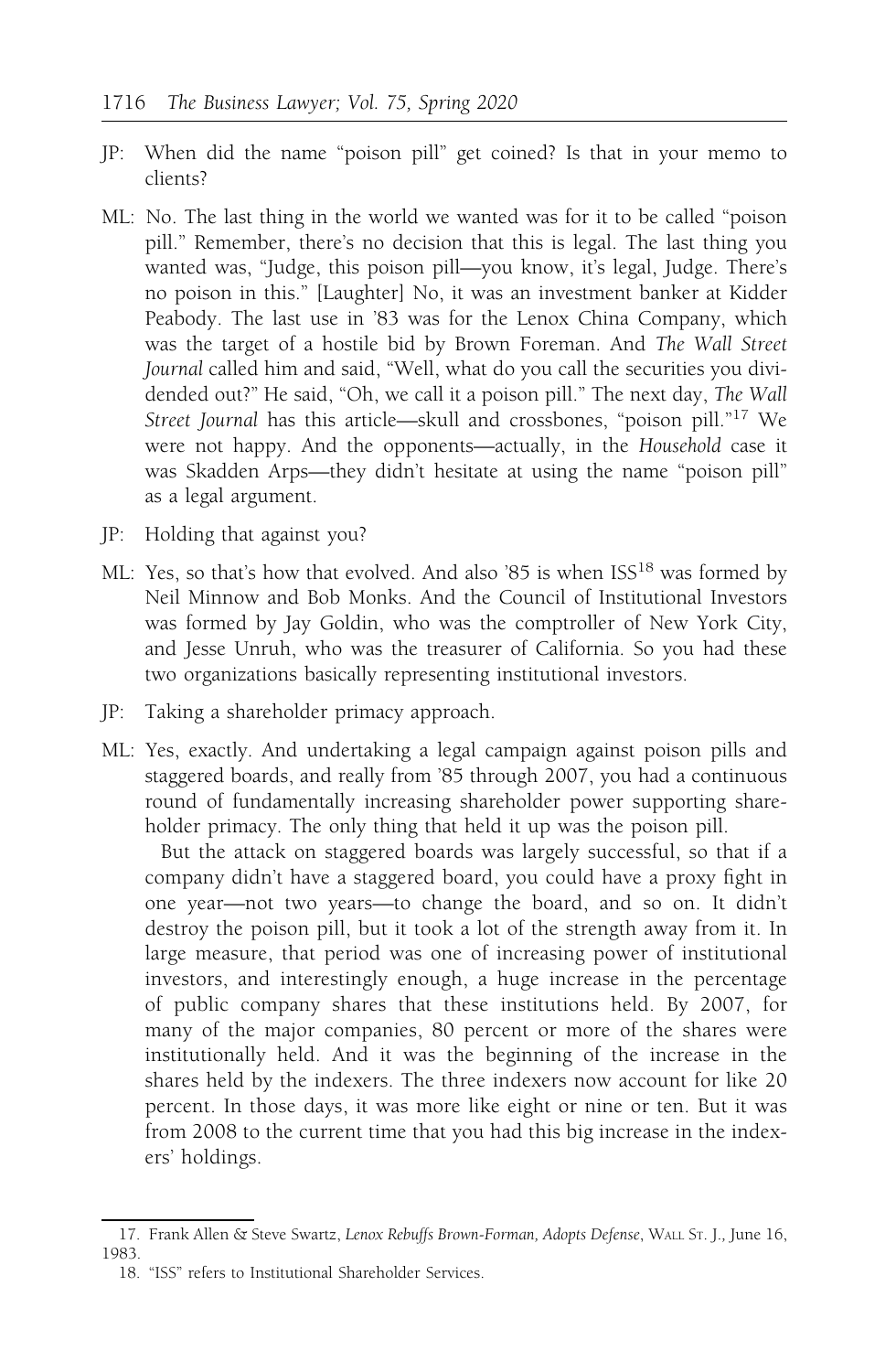In this period, you had the accounting scandals at Enron and Worldcom in 2001. In 2002, you had Sarb– $Ox^{19}$  and the stock exchange corporate governance rules for listing. And then, of course, in 2009, you had Dodd–Frank<sup>20</sup> following the 2008 financial crisis.

So starting in 2008 and continuing to date, building as you go, you had a recognition that all of the things that were wrong with shareholder primacy had become the focus as a cause of the financial crisis in 2008. Shorttermism, activism, use of junk bond financing, financialization of the economy—all of the things that were serious factors in causing the financial crisis needed attention. But it didn't catch on right away. Chuck Schumer, then the majority leader in the Senate, had a bill, the Shareholders' Bill of Rights, $^{21}$  to increase the power of shareholders—it was not a separate bill, but many of its provisions found its way into Dodd–Frank, which was enacted. And it would be fair to say that you now began a period in which there was a very significant focus on stakeholder governance and investing and managing for the long term.

- JP: An unchecked market had led to a recession, so here's a chance to regulate it.
- ML: Yes. Steve Pearlstein, Brookings Institution and The Washington Post, wrote an outstanding article attacking shareholder primacy.<sup>22</sup> Joe Bower and Lynn Paine of the Harvard Business School wrote another article attacking it.<sup>23</sup> Some attention was paid to some of the articles that I had written. I had basically stayed on this path of, "Shareholders do not own the corporation; it is not property of the shareholders." You know—the fundamental stakeholder approach. And so I revved up my memo activity and article activity on it.

Which pretty much brings us to where we are today. I mean, as a result of the post-2008 period, you have the Coalition for Inclusive Capitalism, you have Focusing Capital on the Long Term, you have Investor Stewardship Group, you have probably at least a dozen other organizations designed to promote stakeholder governance—long-term investment, not shortterm investment—and you have the World Economic Forum getting interested. They asked me to create a proposal for dealing with it and that led to The New Paradigm that was approved by the World Economic Forum in 2016.24

<sup>19. &</sup>quot;Sarb-Ox" refers to the Sarbanes-Oxley Act of 2002, Pub. L. No. 107-204, 116 Stat. 745 (2002).

<sup>20. &</sup>quot;Dodd-Frank" refers to the Dodd-Frank Wall Street Reform and Consumer Protection Act, Pub. L. No. 111-203, 124 Stat. 1376 (2010).

<sup>21. &</sup>quot;Shareholders' Bill of Rights" refers to the Shareholder Bill of Rights Act of 2009, S. 1074, 111th Cong. (2009).

<sup>22.</sup> Steven Pearlstein, How the Cult of Shareholder Value Wrecked American Business, WASH. POST (Sept. 9, 2013), https://www.washingtonpost.com/news/wonk/wp/2013/09/09/how-the-cult-ofshareholder-value-wrecked-american-business.

<sup>23.</sup> Joseph L. Bower & Lynn S. Paine, The Error at the Heart of Corporate Leadership, HARV. Bus. REV. (May–June 2017).

<sup>24.</sup> Martin Lipton, The New Paradigm: A Roadmap for an Implicit Corporate Governance Partnership Between Corporations and Investors to Achieve Sustainable Long-Term Investment and Growth, WORLD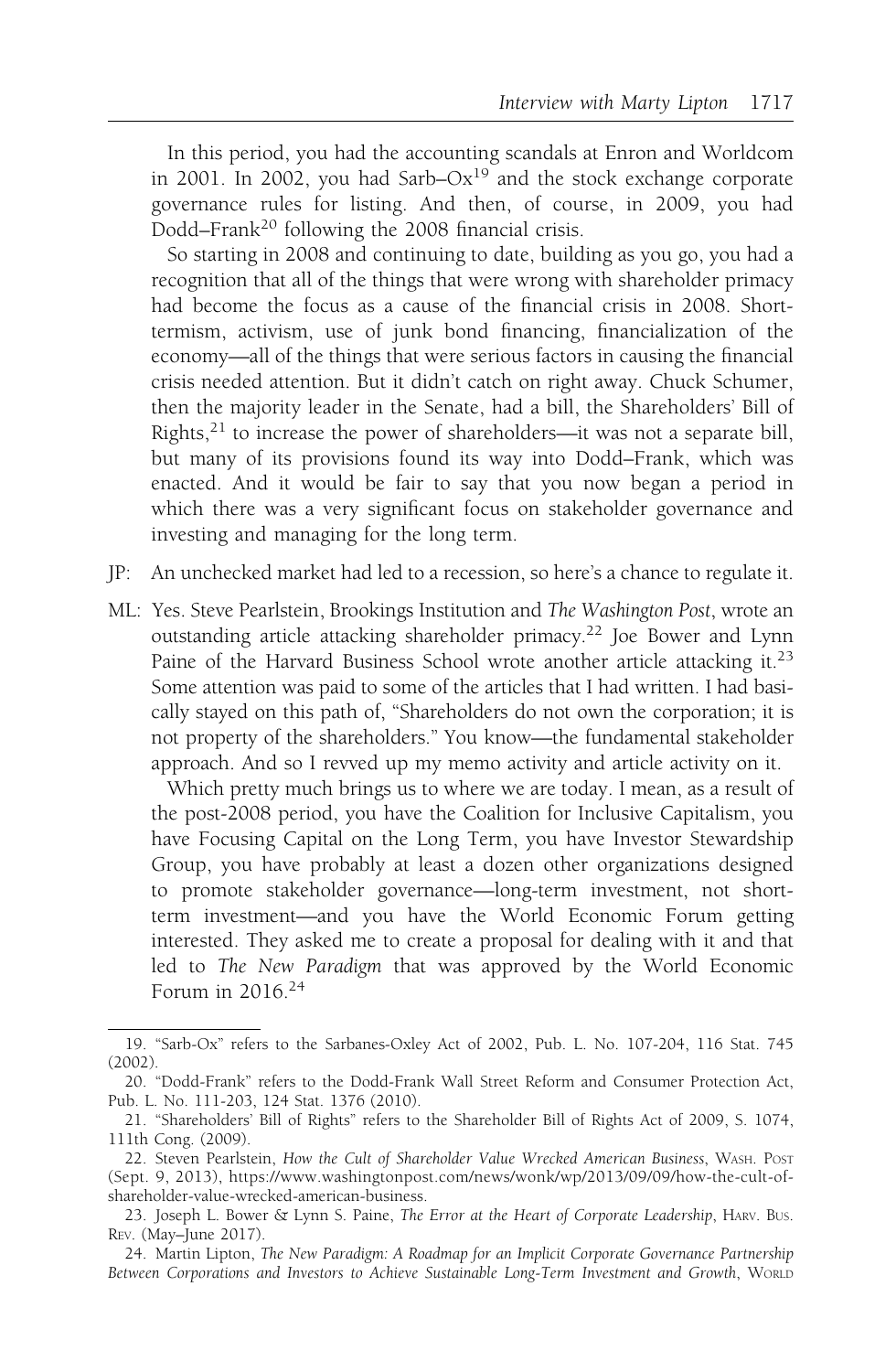- JP: In The New Paradigm, you're talking about short-termism versus the longterm strategy for the corporation. All of that seems to be part of how to better achieve a stakeholder approach instead of a shareholder primacy approach. Am I interpreting it correctly?
- ML: Yes. Basically, if you have a short-term approach, by definition, it's shareholder primacy.
- JP: "How much are your profits this quarter?"
- ML: Yes. Or, "We're selling a good company now," or, "We're undertaking a major financial restructuring in order to increase the price of the stock." In other words, it's the antithesis of investing for the long term because in order to create short-term action in the stock, you do things that are contrary to long-term investment.
- JP: I want to ask you about special-purpose or so-called "B" corporations and how they fit into the big picture.
- ML: Oh, they're a great idea, except that while it's caught on with some people, it's a small percentage of the world. It might catch on and become widely adopted. There are people who are interested in it or promoting it. I think, in a way, the B corporation will be in competition with the C corporation or vice versa, if the effort is successful to get companies and the institutional shareholders' asset managers that vote their holdings to buy into stakeholder governance, as it seems they are doing. So I'm not sure what role the B corporation is going to have if corporations, asset managers, and investors all buy into stakeholder governance, which I think is happening. I think what the Business Roundtable did<sup>25</sup> is a major factor. I think the

ECON. F. (Sept. 2, 2016), https://www.wlrk.com/webdocs/wlrknew/AttorneyPubs/WLRK.25960.16. pdf.

<sup>25.</sup> The Business Roundtable released a new Statement on the Purpose of a Corporation ("Statement") signed by 181 chief executive officers who committed to lead their companies for the benefit of all stakeholders. Statement on the Purpose of a Corporation, BUS. ROUNDTABLE (Aug. 19, 2019), https:// opportunity.businessroundtable.org/ourcommitment. From the press release: "Each version of the [Principles of Corporate Governance] issued since 1997 has endorsed principles of shareholder primacy—that corporations exist principally to serve shareholders. With today's announcement, the new Statement supersedes previous statements and outlines a modern standard for corporate responsibility." Business Roundtable Redefines the Purpose of a Corporation to Promote "An Economy that Serves All Americans," BUS. ROUNDTABLE (Aug. 19, 2019), https://www.businessroundtable.org/ business-roundtable-redefines-the-purpose-of-a-corporation-to-promote-an-economy-that-servesall-americans. The new Statement received considerable media coverage, including in the mainstream press. See, e.g., What American C.E.O.s Are Worried About, N.Y. TIMES: THE DAILY (Aug. 21, 2019), https://www.nytimes.com/2019/08/21/podcasts/the-daily/business-roundtable-corporate-responsibility. html; Alan Murray, America's CEOs Seek a New Purpose for the Corporation, FORTUNE MAG. (Aug. 19, 2019), https://fortune.com/longform/business-roundtable-ceos-corporations-purpose.

After the date of the interview, the World Economic Forum released a manifesto echoing the same sentiments and declaring that "a company serves not only its shareholders, but all its stakeholdersemployees, customers, suppliers, local communities and society at large." Davos Manifesto 2020: The Universal Purpose of a Company in the Fourth Industrial Revolution, WORLD ECON. F. (Dec. 2, 2019), https://www.weforum.org/agenda/2019/12/davos-manifesto-2020-the-universal-purpose-of-acompany-in-the-fourth-industrial-revolution. Among other things, the manifesto states that companies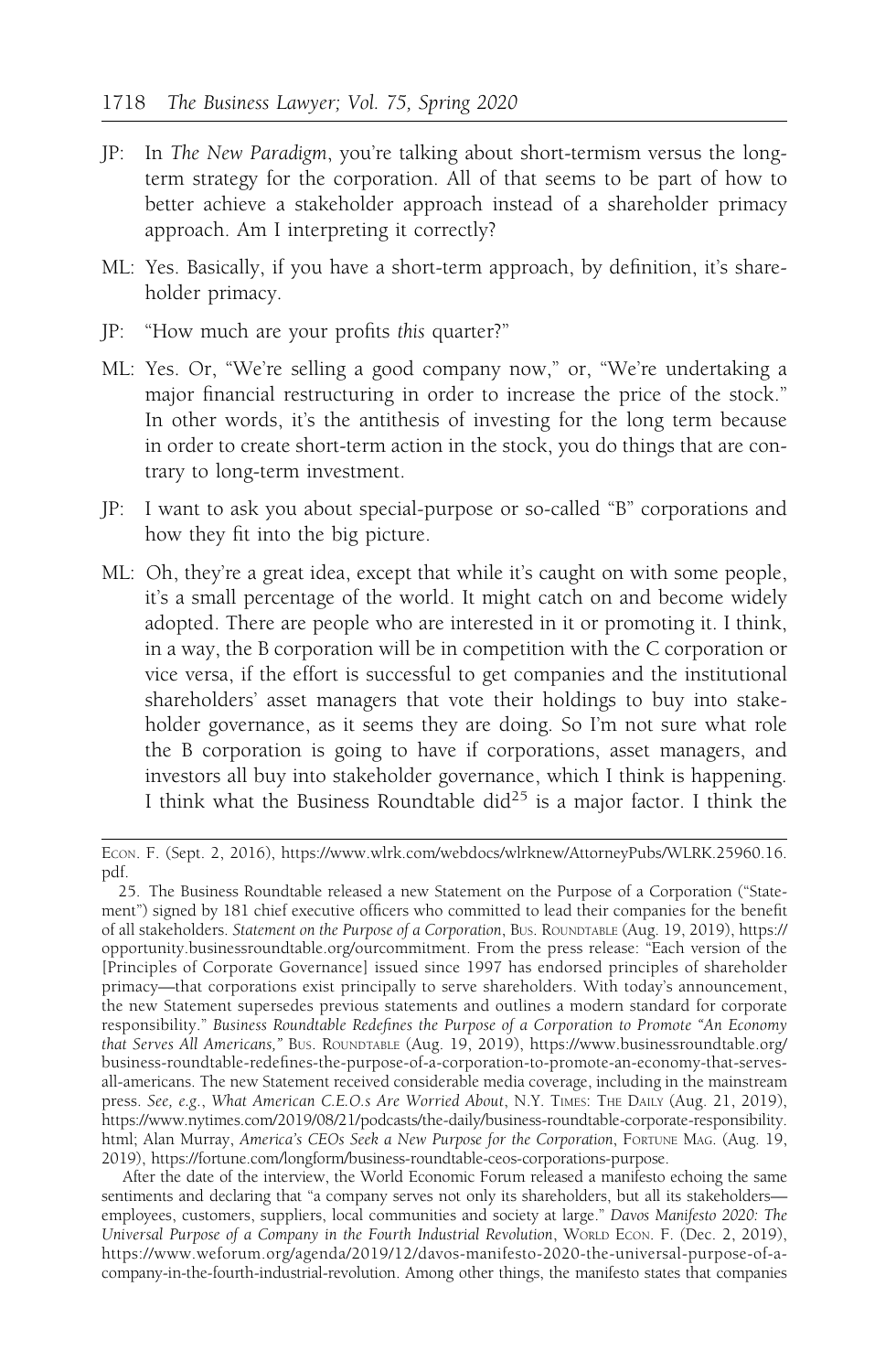Council of Institutional Investors made a huge mistake in immediately attacking it,<sup>26</sup> and I immediately issued a statement to that effect.<sup>27</sup> Institutional investors are not supporting stakeholder governance if they are pressing for short-term performance. It's the antithesis.

- JP: Do fiduciary duty requirements get in the way as well?
- ML: No. They do not. And my friend and a man I admire greatly, Leo Strine, <sup>28</sup> takes the position that shareholder primacy is the law of Delaware.<sup>29</sup> We disagree, but what we don't disagree on is that even if that's the law of Delaware, it doesn't prevent a board of directors from pursuing stakeholder governance now. The analysis is this: There's no statute in Delaware that says the board of directors has a fiduciary duty to maximize value for the shareholders. There was an argument—a legal argument—that since shareholders are the only stakeholder that has a vote, and Revlon said that if you're selling the company, the only concern is shareholders, this creates shareholder primacy. And my analysis is that the purpose of a corporation is to promote its long-term success and long-term value. In other words, what is a corporation? It's an organization not to go out of business tomorrow or not to go out of business—
- JP: After Q1.
- ML: Yes. There are numerous cases that basically say that's the purpose of a corporation. There's no question the board of directors has a fiduciary duty to the corporation of which it is a board. What is that fiduciary duty? It's to fulfill the purpose of the corporation. So the board of directors has an obligation. It's their fiduciary duty to manage the corporation so it achieves long-term success (one-half of its purpose) and long-term increase in value (the other half of its purpose). So clearly, the board has a fiduciary duty to manage the corporation for long-term success and long-term increase in value. The board of directors also has a fiduciary duty to understand all

should pay their fair share of taxes, promote human rights, protect the environment, fight corruption, drive fair market competition, and be stakeholders themselves in the future of the planet. Id.

<sup>26.</sup> Council of Institutional Investors Responds to Business Roundtable Statement on Corporate Purpose, COUNCIL INST. INV'RS. (Aug. 19, 2019), https://www.cii.org/content.asp?contentid=277.

<sup>27.</sup> Alison Frankel, Citing "Crisis" for Corporations, Marty Lipton Launches Feud with Investors' Council, REUTERS (Aug. 21, 2019), https://www.reuters.com/article/us-otc-lipton/citing-crisis-forcorporations-marty-lipton-launches-feud-with-investors-council-idUSKCN1VB2DV.

<sup>28.</sup> At the time of the interview, Leo E. Strine, Jr., was the chief justice of the Delaware Supreme Court. The admiration is mutual; Chief Justice Strine, who holds long-standing law school adjunct teaching positions at Harvard Law School, University of Pennsylvania Law School, Vanderbilt Law School, and University of California, Los Angeles School of Law, called Takeover Bids "timeless" and teaches it to M&A classes. Chief Justice Leo E. Strine, Jr., Remarks at the ABA Market Trends Subcommittee Meeting (Sept. 14, 2019) (taking place as part of the meetings of the M&A Committee at the ABA's Business Law Section Spring Meeting).

<sup>29.</sup> See, e.g., Leo E. Strine, Jr., Our Continuing Struggle with the Idea that For-Profit Corporations Seek Profit, 47 WAKE FOREST L. REV. 135, 135 n.4 (2012) (summarizing certain Delaware cases and stating that "[t]hese cases, when read together, mean stockholders' best interest must always, within legal limits, be the end").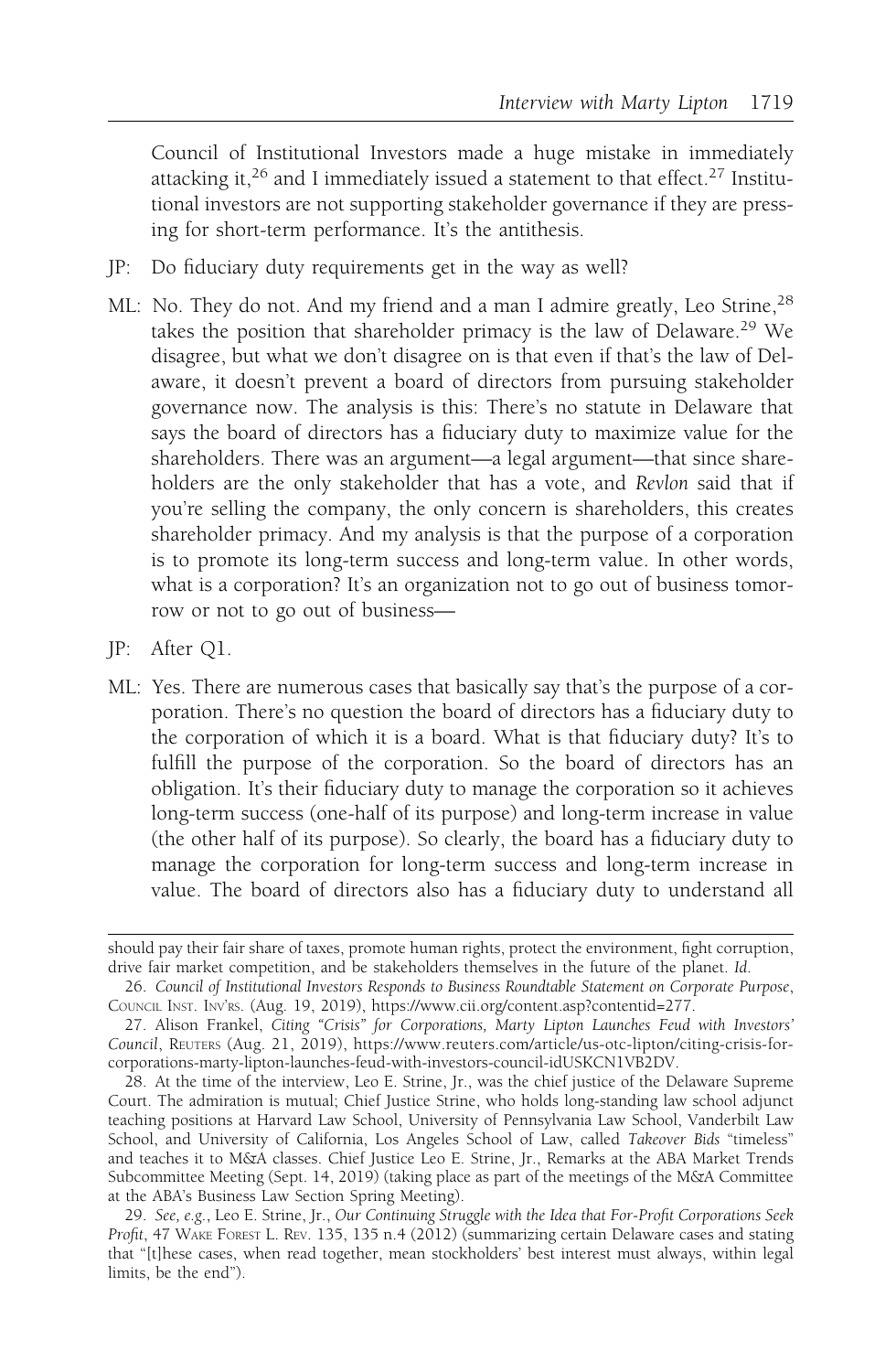the risks that face a corporation in achieving its purpose and dealing with those risks when they become apparent. There's no question that having a well-trained and loyal workforce aids success and long-term value. There's no question that having a discouraged and ill-trained workforce is a big risk.

- JP: Or a high turnover.
- ML: Or a high turnover. Caremark<sup>30</sup> and Blue Bell<sup>31</sup>—the two leading Delaware cases on directors' fiduciary duty with respect to risk—say that if directors know of a risk and don't deal with it, then they are violating their fiduciary duty. So clearly, the directors have it within their business judgment to deal with stakeholder issues as well as other risk.
- JP: But it's certainly the case that many directors and officers view their fiduciary duties as maximizing shareholder value.
- ML: Well, that's why it was so important that Steve Pearlstein write his article and Joe Bower and Lynn Paine write theirs, because no question, they've been led to believe that.
- JP: From Milton Friedman—from others.
- ML: Yes, no question. Lucian Bebchuk<sup>32</sup> is still arguing that's the law.
- JP: So this is answering a question that I had for you, which is that you are a firm believer in capitalism. I've seen that you've stated that in the past.
- ML: Yes.
- JP: And I think it's easy to be cynical and say, "When you have fiduciary duties that require you to maximize shareholder value, that feels like a failure of capitalism to achieve the goal of a benefit to the broader stakeholder community." But from your perspective, you're not seeing that fiduciary duty being so limited—you're seeing the broader fiduciary duties applying to the long-term approach, to the stakeholder approach?
- ML: Well, I don't see how you can have a successful society otherwise if corporations are a major part of the economy and your society. And they're not 10 percent or 12 percent, you know. They are more than 60 percent of the economy. And if they don't participate in spreading the benefits of the economy over the entire population, you're not going to have a stable government. What has led to populism in the United States is that we have the 1 percent that has everything and the 99 percent, half of whom are living at or below the poverty line.

<sup>30.</sup> In re Caremark Int'l Inc. Derivative Litig., 698 A.2d 959 (Del. Ch. 1996).

<sup>31.</sup> Marchand v. Barnhill, 212 A.3d 805 (Del. 2019). Marchand is popularly identified as the "Blue Bell" decision.

<sup>32.</sup> Bebchuk is a professor at Harvard Law School, focusing on economics and finance.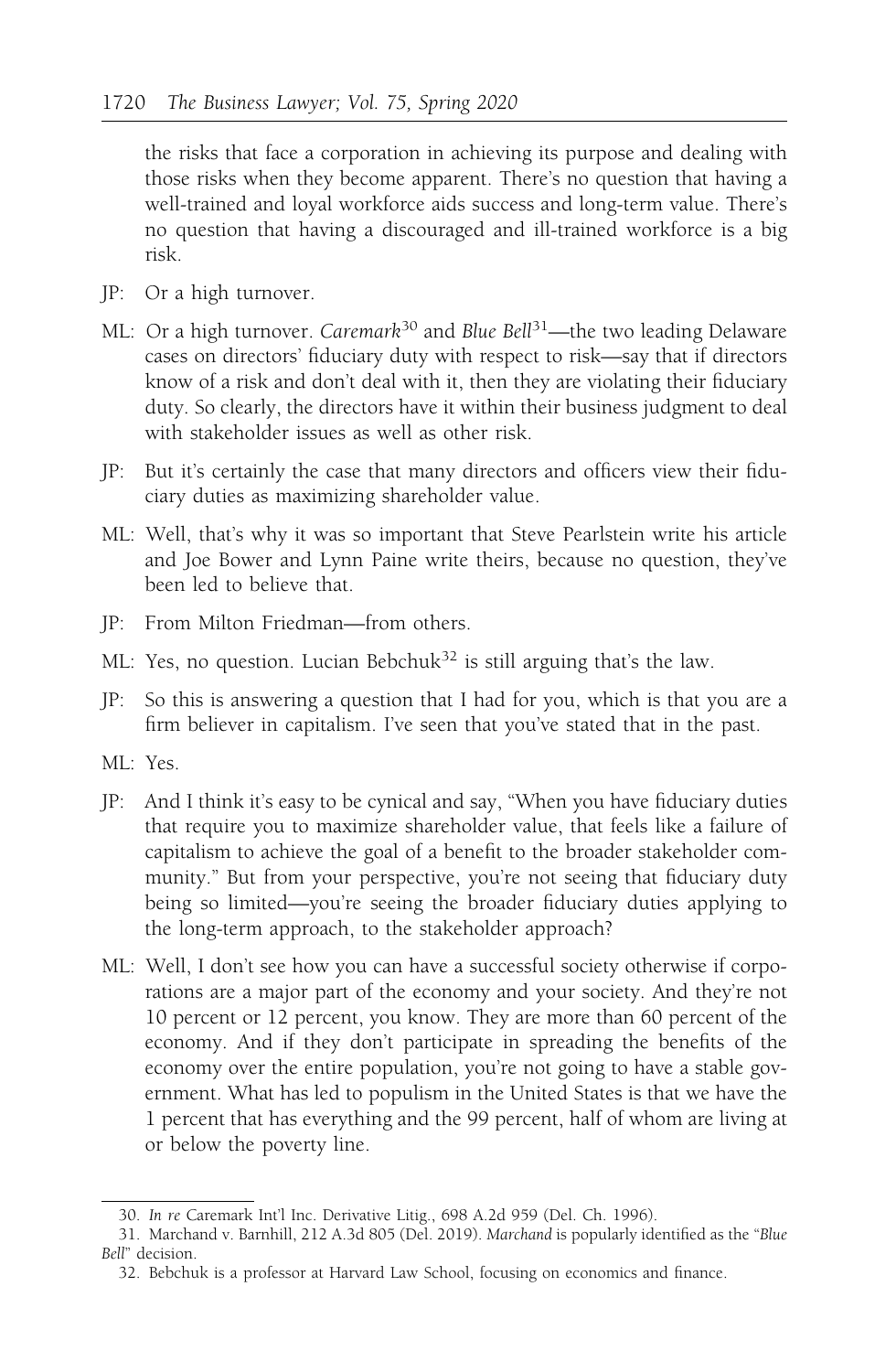- JP: Chief Justice Strine attended our ABA M&A Committee meetings in Washington, D.C.,<sup>33</sup> and he talked about the fact that we're at the height of recovery post-recession, post-the financial crisis, but there's been no gain share, and we can't keep telling workers just to go get another degree. He was talking about what happens when the next recession comes. Are the dynamics going to become more favorable? That's a question we need to be thinking about. So my question to you, then, is with the Business Roundtable having come out as they did, is that an attempt to get ahead of this?
- ML: Of course. And it's also an attempt to do the right thing. I think that business generally wants to do the right thing. And what I'm trying to do, and have been for all these many years, is trying always to strengthen their hand to be able to do the right thing. It's one thing to want to do the right thing. It's another thing not to be able to do it.
- JP: Right. If there were some strict interpretation of fiduciary duties to maximize shareholder value, that would be a way to have your hands tied.
- ML: Yes. Just think of what the last thirty years has been like. We've had full globalization of the worldwide economy, which results in the outsourcing of employment to lower-cost emerging markets. You've had huge pressure on employment in the U.S. You've had technological obsolescence that has replaced high-value industrial labor with robots and substituted in a gig economy with low-value labor, and so on. You've ended up with high unemployment in traditional industrial areas of the country. You've ended up with ostentatious billionaires dominating the popular press, with middle-class and lower-middle-class families looking at them and losing dignity.
- JP: And they're working just as hard as they ever were.
- ML: And they don't see any path to advancement.
- JP: And the advent of AI (artificial intelligence).
- ML: Everything just exacerbates the problem. And there's nothing that's happened that makes one feel that things will get better. There's a book that you should read—Prosperity, by Colin Mayer<sup>34</sup>—that I think, except for his remedy of legislation, I'm in 100 percent agreement with. It's a fabulous book. He's an Englishman, and he teaches at Oxford. He was the dean of the Business School at Oxford University.

<sup>33.</sup> Chief Justice Strine made these comments at the Market Trends Subcommittee meeting on September 14, 2019, as part of the meetings of the M&A Committee at the ABA's Business Law Section Spring Meeting.

<sup>34.</sup> COLIN MAYER, PROSPERITY: BETTER BUSINESS MAKES THE GREATER GOOD (2019). (Interviewer's note: at this point in the interview, Mr. Lipton took a brief break to request that an assistant bring a copy of Mr. Mayer's book, which he then gave to me as a gift.)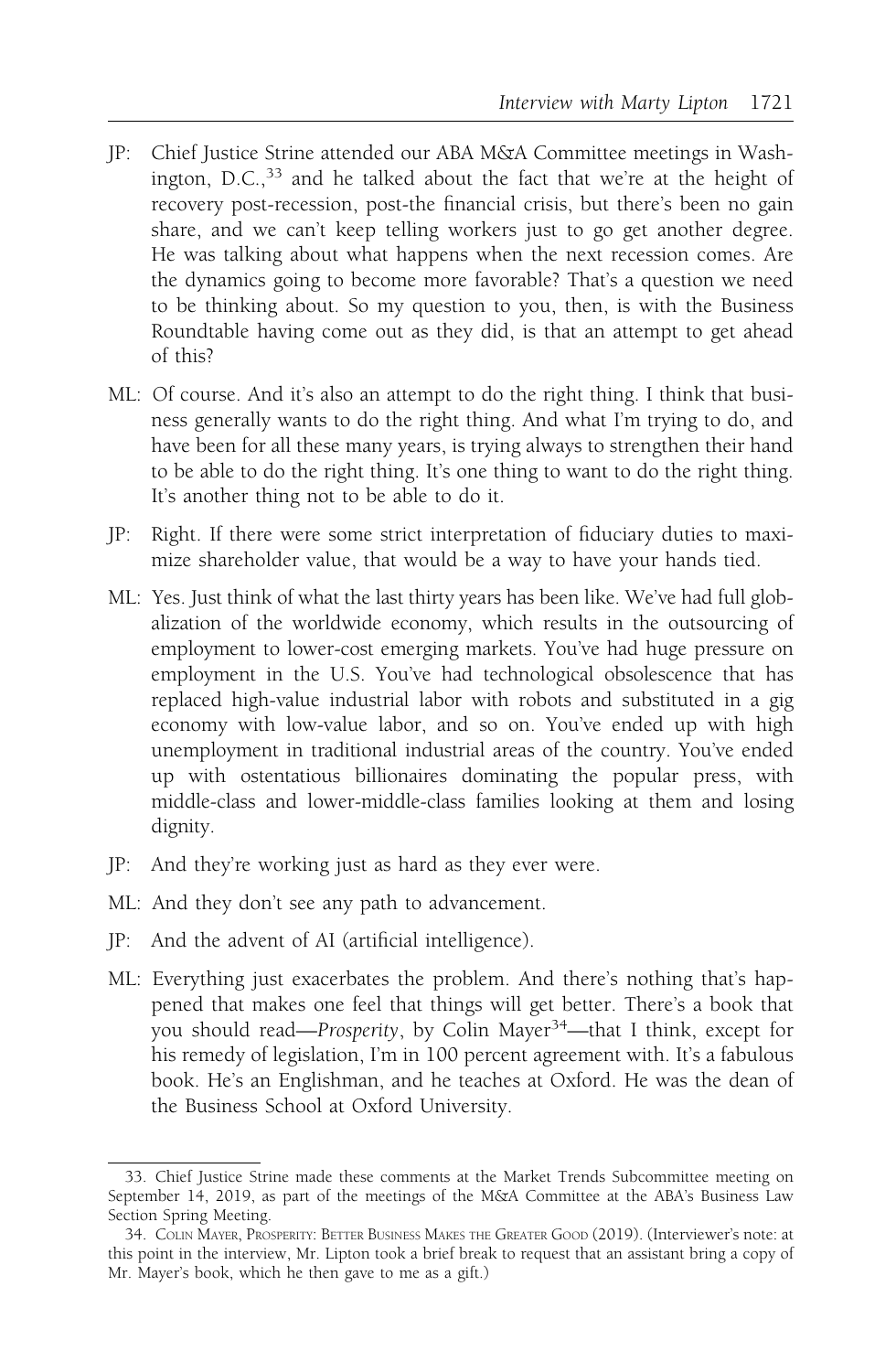- JP: The remedy of legislation in the book Prosperity is not something that you agree with. And you've also said that quite clearly in The New Paradigm for the World Economic Forum.<sup>35</sup> So I'm interested to know—where does regulation get it wrong? Why is that not the approach?
- ML: Well, the trouble with this kind of regulation historically is that it's always expanded. Because once you get government regulating the market, you end up with state corporatism.
- JP: But for The New Paradigm to succeed—to have the long-term approach succeed over short-termism—to have the stakeholder approach succeed over shareholder primacy, it's going to require institutional investor buyin. And how do we get that additional institutional investor buy-in beyond the Business Roundtable coming out as they did? How do we get the institutional investors onboard?
- ML: The corporations are the easy part; it's the investors. And to stop them from not fulfilling their stewardship obligation, one thing I said in one of the memos that I wrote<sup>36</sup> is that Elizabeth Warren's proposed statute could be achieved without legislation. All you have to do is have the SEC through a regulation under the Investment Company Act—require companies to disclose their position on short-termism and stakeholder governance. And if they vote against the management of a corporation when that issue is on the table, they have to explain why they didn't vote for it.
- JP: Ted Yu<sup>37</sup> was at our meeting in D.C. We should have bent his ear on this point.

So let's go from the macro to the micro. I've already asked you about your background. I wanted to ask you about the start of this firm. Generally, lawyers are known for being risk adverse, yet you started your own law firm. So I want to know more about that experience. Why did you do it? Do you consider yourself to be entrepreneurial?

ML: No, no. By 1964, Len Rosen and George Katz and I were partners in the Seligson Morris firm, which decided to dissolve at the end of '64. So the three of us decided to continue to practice together. We had been referring litigation work to Herb Wachtell. We were all friends from law school. And just spur of the moment, we invited him to join us. And it was not entrepreneurial at all, it was—

<sup>35.</sup> Lipton, supra note 24.

<sup>36.</sup> Martin Lipton, It's Time to Adopt the New Paradigm, HARV. L. SCH. F. ON CORP. GOVERNANCE & FIN. REG. (Feb. 11, 2019), https://www.wlrk.com/webdocs/wlrknew/AttorneyPubs/WLRK.26358.19. pdf.

<sup>37.</sup> Mr. Yu is chief of the Office of Mergers and Acquisitions of the U.S. Securities and Exchange Commission. He was interviewed by Rita-Anne O'Neill at the Acquisitions of Public Companies Subcommittee meeting on September 13, 2019, as part of the meetings of the M&A Committee at the ABA's Business Law Section Spring Meeting.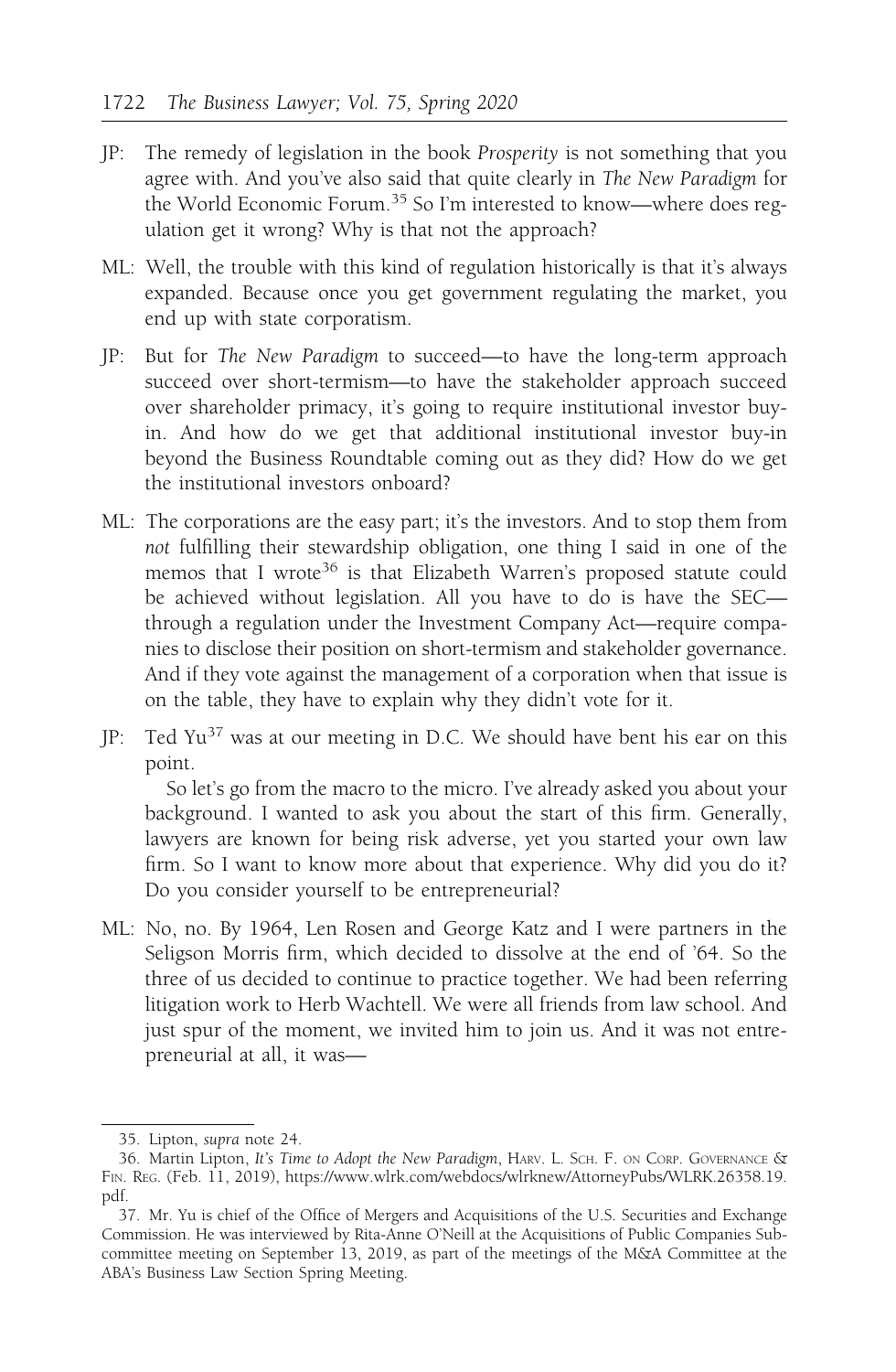- JP: "The firm's going away—we need to work."
- ML: Yeah. And we had \$110,000 due to us from the liquidation of the Seligson firm. We thought that was enough to carry seven lawyers for a year if we had no business. And we had some business, and we inherited some clients from the Seligson firm, and we were fortunate. The first year was a good year.
- JP: Was there a big breakthrough or was it more gradual?
- ML: It was gradual. To the extent there was a breakthrough, it was the very early '70s when we got our reputation on hostile takeovers and M&A. And one thing led to another.
- JP: Was getting attacked by the folks from the Chicago School the time that you felt like, "OK—I've made it on the national stage"? When did you realize that you're a leader in this field?
- ML: I don't know whether that's possible to answer. I would say mid-'80s with the poison pill more than anything else. I certainly wasn't an intellectual leader. From 1976, when Steve Brill wrote an article<sup>38</sup> about Flom<sup>39</sup> and myself being the two lawyers on opposite sides in tender offers, I was a known quantity, and people were calling who didn't know me but just from reputation were seeking representation in takeover situations. So it's hard to say.
- JP: This is the kind of question people ask in a job interview: what has been your biggest failure and what did you learn from it?
- ML: Uh—I don't know—um—
- JP: You haven't been on a job interview in a long time. [Laughter]
- ML: I don't think professionally we've had a failure. I think things have gone along swimmingly well.
- JP: What have you liked the most about being a corporate lawyer?
- ML: The satisfaction that you're doing something that's worthwhile, and that I think we have built a fabulous firm that is a happy home for a lot of people, and that we've accomplished a great deal.
- JP: For M&A attorneys in particular, what do you see as some of the greatest challenges today?

<sup>38.</sup> Steven Brill, Two Tough Lawyers in the Tender-Offer Game, N.Y. MAG. ( June 21, 1976).

<sup>39.</sup> Joseph Flom was a named partner in the law firm now known as Skadden, Arps, Slate, Meagher & Flom LLP. "Though Joe had acquired the reputation of being 'Mr. Takeover' and Marty 'Mr. Defense,' each was equally comfortable on the other side of the takeover fence." ROBERT SLATER, THE TITANS OF TAKEOVER 4 (1999).